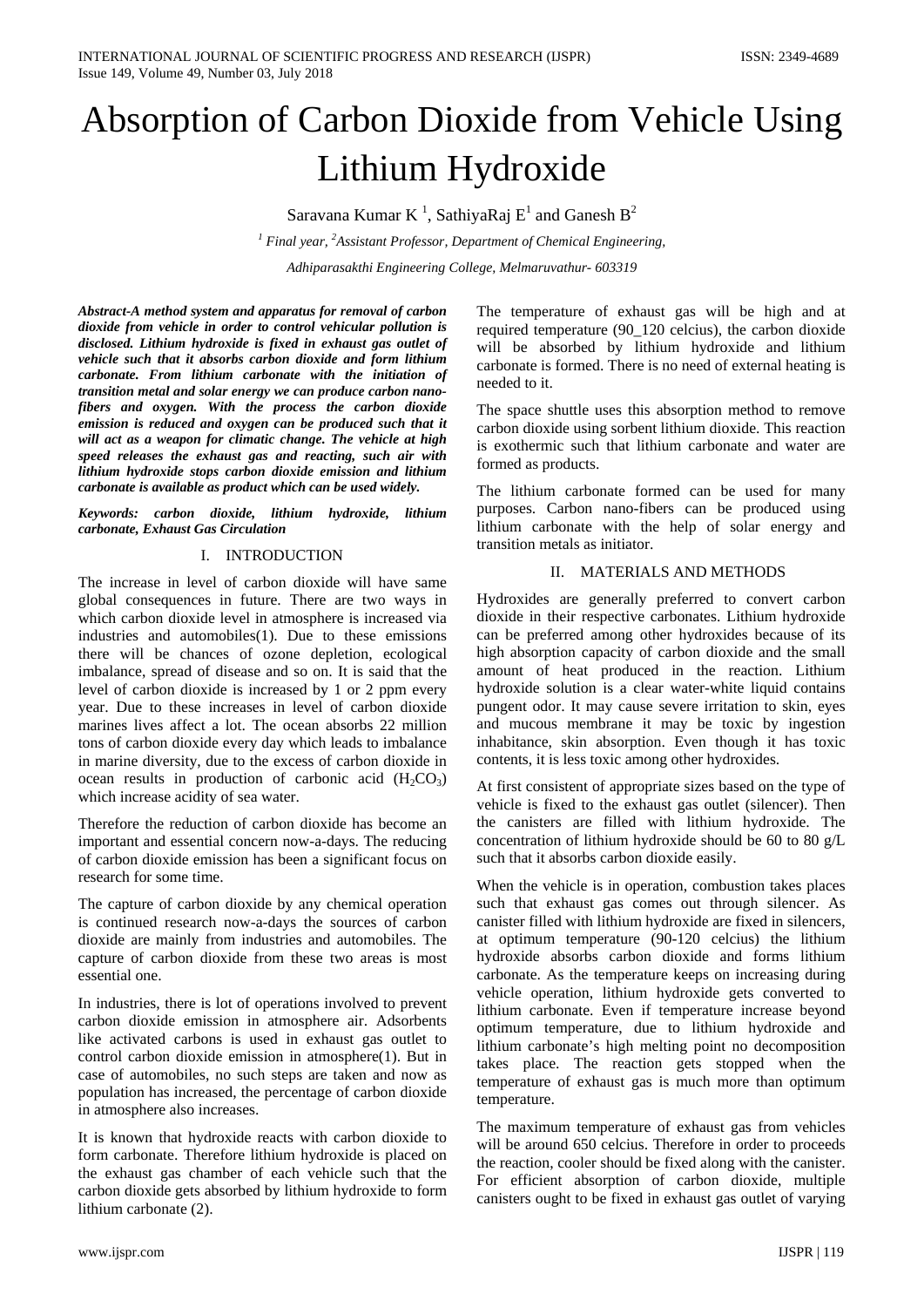size. The canister which is fixed in left should be of greater size and it should decrease towards its right.

#### III. PROCESS ASSUMPTION

The reactions of process is as follows,

 $2LiOH + CO<sub>2</sub>$   $\rightarrow$   $Li<sub>2</sub>CO<sub>3</sub> + H<sub>2</sub>O$ 

Molecular weight of lithium hydroxide: 20

Molecular weight of carbon dioxide: 44

From the above reaction it is known that for absorbing  $44gm$  of  $CO<sub>2</sub>$  40 gm of LiOH required. A vehicle exits 120gm of  $CO<sub>2</sub>$  in 1 km distance.

Density of LiOH is 1.43gm/mol, therefore 1litre of LiOH contains 1430gm.

1430gm of LiOH absorbs 1530gm of CO<sub>2.</sub>

A vehicle requires 13 km to produce  $1530gm$  of  $CO<sub>2</sub>$ .

So 1 L of LiOH in vehicle absorbs  $CO<sub>2</sub>$  up to 13 km.

The coolant should be fixed based on the type of vehicle and in order to increase efficient absorption, multiple coolants have to be used. Temperature controlling of exhaust gas is a challenge in this process. Even instead of fixing coolants, exhaust gas recirculation (ERG) can also be used. ERG is a nitrogen oxide reduction technique which results in decrease in exhaust gas temperature. Based on the temperature of exhaust gas, we can use ERG and coolants. To reduce temperature drastically, multiple coolants are used along with the multiple canisters which are fixed in the exhaust gas outlet. The advantage is that the reaction proceeds at optimum temperature and the product formed will not decompose at high temperature. Therefore based on vehicle operation and activity, efficiency of absorption is determined. For low operation and running activity of vehicles, ERG technique suitable as it reduces exhaust gas temperature and nitrogen oxide emission and thereby increases the rate of absorption of carbon dioxide. For high operation and running activity, coolers and multiple canisters ought to be used. The canisters are arranged in such a way that their sizes should be in increasing order from the first outlet to the end of the silencer.

Initially when the vehicle starts operating, temperature of exhaust gas increases gradually. When it reaches optimum temperature it goes to first canister where absorption of carbon dioxide takes place. Then the temperature gets increased beyond the optimum temperature at that time there is no use for first canister. The exhaust gas moves to second canisters. While moving, coolers are kept, therefore from first and second canister, temperature decreases gradually. Absorption takes place at second canister the size of second canisters should be large compared to the first canisters. As these steps continue for multiple canister placements, absorption of carbon dioxide will be more effective.The canisters can be fixed in a slightly or in a sloppy manner such that there will be effective contact between the carbon dioxide and lithium hydroxide.

The number of canisters was decided according to our requirements, cost and activity of the vehicle. As lithium hydroxide is slightly corrosive based on activity of vehicle,

the canisters ought to be fixed and it should replaced frequently.

The obtained product lithium carbonate has many uses commercially. It is used to treat bipolar disorder. It is used medical fields. It is used as a reducing agent in ceramic industries.

It is used for quick settling of cements. Apart from these uses, by electro chemical method, carbon nano fibers are produced (by litch process). The carbon dioxide which is present in molten carbonate can be electrolyzed to form carbon nana-fibers and oxygen.

*3.1Advantage of choosing lithium hydroxide over other hydroxides* 

1. It is less toxic compared to other hydroxides.

2. The fixed product lithium carbonate can be used for treatment of bipolar disorder

3. The final product lithium carbonate is eco friendly

4. The product obtained lithium carbonate can be used to produce carbon nana fibers and oxygen(by lithium process)

#### IV. SUMMARY AND DISCUSSION

1. This is the method of capturing of carbon dioxide by lithium hydroxide in vehicles is efficient method compared to other methods.

2. Hydroxide of lithium is chosen as it has many advantages than other metal hydroxides.

3. Hydroxides of other metal form carbonate sol which are not eco friendly in nature

4. The major advantage of technique is reaction proceeds in optimum temperature and we can improve its efficiency according to our need.

5. This technique is best suitable for low activity vehicles as this technique stops nitrogen oxides and carbon dioxide emission to the atmosphere.

6. Temperature controlling of exhaust gas is on challenge in this absorbing technique but still usage of coolant can improve efficiency of absorption to greater extent.

7. Due to irreversible nature, it should be replaced for time based on activity of vehicnanThis absorption technique provide way to many production such as carbon nano fibers and oxygen.

8. It is an eco friendly process and its final product is used in cement, ceramics and for medical process.

#### REFERENCES

- [1] Zeman and lackner," Capturing carbon dioxide directly from atmosphere" World resources review, 2004, 16 (2)157-172.
- [2] Zeman, " Direct extraction of  $co<sub>2</sub>$  from air, a fixed solution for a mobile problem," The first regional symposium foor carbon management, May 23, 2006, dhahran, Saudi Arabia.
- [3] Zeman,"Energy and material balance of  $CO<sub>2</sub>$  capture from ambition air", environ.sci.technol. 2007, 41(21):7558-7563.